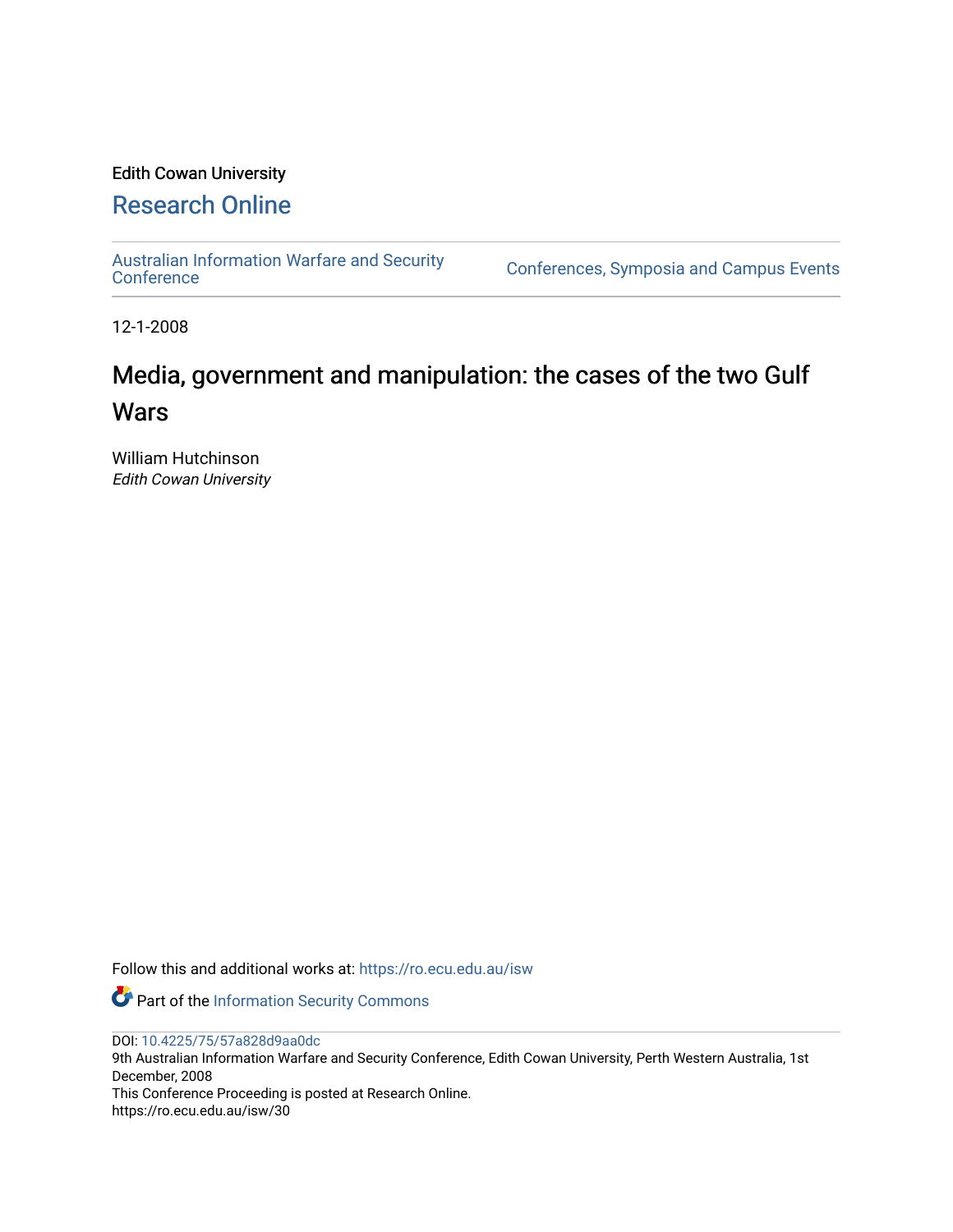# **Media, government and manipulation: the cases of the two Gulf Wars**

*\_\_\_\_\_\_\_\_\_\_\_\_\_\_\_\_\_\_\_\_\_\_\_\_\_\_\_\_\_\_\_\_\_\_\_\_\_\_\_\_\_\_\_\_\_\_\_\_\_\_\_\_\_\_\_\_\_\_\_\_\_\_\_\_\_\_\_\_\_\_\_\_\_\_\_\_\_\_\_\_\_\_\_\_\_\_\_\_\_*

William. Hutchinson

SECAU (Security Research Centre), Edith Cowan University, Western Australia

Email: w.hutchinson@ecu.edu.au

## **Abstract**

*This paper explores the bias and manipulation of the Western mass media during the Gulf wars of 1991 and 2003. The tactics of compliance and the ethics of the press and journalists are examined. The need for a pluralist press is extolled.* 

#### **Keywords:**

Gulf War, media, government interference, media compliance, media ethics, influence.

## **INTRODUCTION**

It is assumed that in a liberal democracy the citizenry should be informed of the activities of its government so it can be accountable for them. Without an ability to know the actions of its representatives a true democracy cannot work as informed discussion cannot function effectively. This is the remit of a free press, which is charged with the responsibility of ensuring the populace is informed in a way that it is sometimes critical of the establishment. In a liberal democracy, the media should not be a tool of the government but an arbiter of it. It should provide as wide a view of the context of social and political issues as it can. Whilst individuals have the power to disseminate opinion and critiques of government policy and actions, they do not have equal power; therefore the balance of 'information power' should reside with a comparably influential independent third party that is, the mass media. The need for an informed population is especially pertinent in times of war where the need for national security and freedom of information tend to clash. This paper explores the ethical implications of the depiction of state violence in defence of national security using the examples of the 1991 Gulf War and the 2003 invasion of Iraq (the Second Iraq War) to illustrate the dilemmas posed in these situations. It will be argued that the media reneged on its responsibilities by neglect in the first case and by complicity with Allied governments and their own business interests in the second. The subtext in this paper is that the media in a democracy should give to the public the full range of options and opinions on a topic to allow informed opinion to develop. The press should be investigative and independent. If this cannot be achieved by individual media entities then there should be an accessible range of outlets that have enough philosophical diversity to produce the same effect.

# **THE RESPONSIBILITIES OF THE MEDIA IN WAR**

During times leading up to or during conflict the media has a responsibility to inform the public in a way that allows them to make a rational judgement about government actions. However, most of the rhetoric at these times tends to be propagandistic and combative in nature. Kovarik (2006) describes an alternative journalistic style that avoids blaming people, or focusing only on the suffering of one group and asks questions that make uncover common ground. This approach was also promulgated by Chomsky (1994) who stated that there was a need for the media to propose peaceful choices and highlight the implications of war rather than just the more binary propagandistic approach. As well as the approach to presenting news, the integrity of journalists and media outlets reporting it should be maintained. Some reporters such as Anderson (1993) believe that the 'truth' must be told despite the consequences, whilst others such as Bell (1998) argue that, whilst he was trained to believe in objective, balanced and dispassionate reporting, this is was no longer his opinion and adds that, apart from the 'truth', reporting should also be principled. The implication of his argument is that a subjective, moral angle should be included. Ward (1998) counters this view with one that states that reporters must not be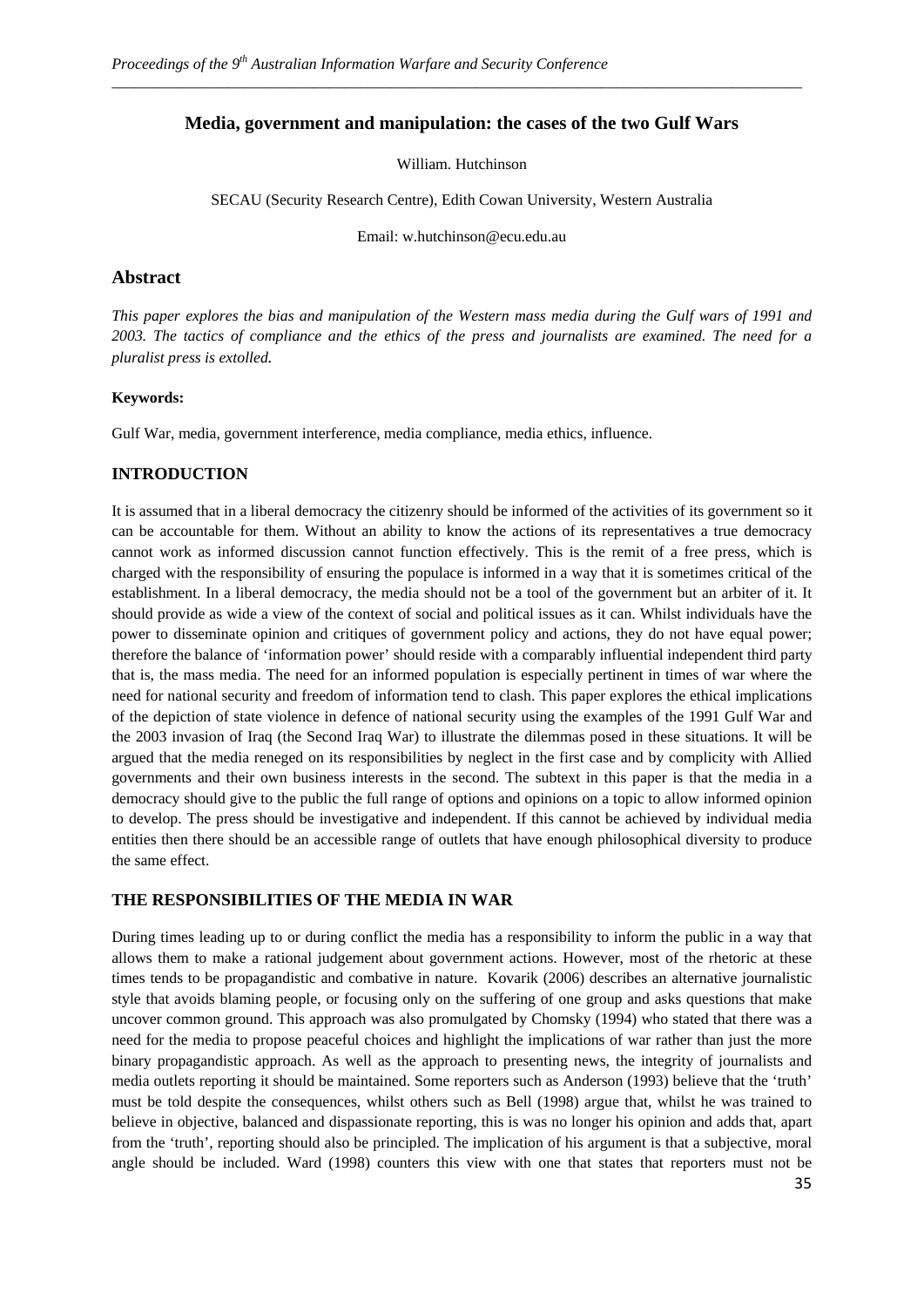moralising but dispassionate in the sense that preconceptions, interests, or passions must not bias their journalistic output.

*\_\_\_\_\_\_\_\_\_\_\_\_\_\_\_\_\_\_\_\_\_\_\_\_\_\_\_\_\_\_\_\_\_\_\_\_\_\_\_\_\_\_\_\_\_\_\_\_\_\_\_\_\_\_\_\_\_\_\_\_\_\_\_\_\_\_\_\_\_\_\_\_\_\_\_\_\_\_\_\_\_\_\_\_\_\_\_\_\_*

#### **THE MEDIA AND THE TWO GULF WARS**

With these principles in mind, the behaviour of the media during the two Iraq Wars did not display balanced, dispassionate, or objective coverage of the violence taking place but one that supported a specific perspective of the ruling elite. The argument for this opinion is outlined below. In these two conflicts, the Allied governments and the military used tactics to frame the news so that the public were kept unaware of the reality of the fighting and its context. The tactic used by the military to control public perceptions in the Gulf War of 1991 was to form official 'press pools' through which all relevant information flowed. In the 2003 Iraq war, the information was filtered through 'embedded' reporters, vetted by the military, and then censured by the media outlets.

Emotion and strong symbolism were used by the media with regular abandon in both wars. Before the invasion of Kuwait in 1991, a weeping teenager (later to found to be a relative of an influential Iraqi exile) claimed that she had seen Iraqi soldiers throwing babies to the floor so they could transport the cribs back to Iraq – a potent and strong image designed to instil fury against Iraq (Knightley 2000). In 2003, key symbols were again used with the televising of the rescue of Jessica Lynch. Brown (2004) says these key symbols were used to "make grown men and women kill" (*ibid*, p.81) and the rescue of Lynch was "literally pregnant with meaning among the universe of symbols that are part of a grand narrative" (*ibid,* p.81). The reality of both situations was far removed from the reporting of them. In both these cases the media outlets took on board the official version of events on face value. With a little research, they could have exposed them as falsehoods. Of course, war always produces propaganda, but in both these wars the lack of questioning of official pronouncements by the news media was astounding. There was little media dissent from the interpretive framework provided by the government (Entman and Page 1994). The presentation of sanitized images was prevalent, whilst reporters were fed a plethora of spin terms and techno-specific images. Weapons and technology became the heroes and their consequences forgotten. As reporters were not allowed anywhere near any fighting, the media concentrated on 'sexy' weapons. Despite around the clock media coverage, it still lacked substance and came entirely from the perspective of the military that controlled both the content and the context. The media corporations, mostly CNN in this case, seemed complicit in this management of public perception by the authorities. The BBC took on its government's view entirely and even went to the ridiculous lengths of banning the playing of songs such as *Killing Me Softly with your Song, Everyone Wants to Rule the World*, and *We Can Work It Out* (Taylor 1992, p.24). Such actions do not indicate a free and fair press but one which was conscious of ensuring continued support for the war, or at least, not wanting to assist in producing antagonism to the official government line. Of course, in war the news media is partially a tool of government but it is problematic whether the media should be totally compliant and by doing so hide the implications of government policy.

This supportive media framework for the military also existed in the 2003 war, and so there was little need for the government or military to enforce too many controls as much of the censoring was carried by the editors and media owners anyway (Schechter 2005). Nevertheless, in both wars the military did set up systems to control the information flow to and from reporters. In both, only 'licensed' reporters were privy to official battlefield knowledge: 'pool' reporters in 1991 and 'embeds' in 2003. These 'official' reporters were treated less severely than independent 'unilaterals'. In fact, there is some evidence that these independent and non-controlled reporters were deliberately targeted by the military (Anon 2003a). An Australian Government report (Miskin *et al*. 2003) quotes Kat Adie who claims that the Pentagon was "entirely hostile to the free spread of information" and that they have gone so far as to bomb areas in which reporters are trying to get to the Iraqi side. Independent journalists were explicitly told that their press status meant little and they were to be treated as ordinary civilians with all the risks that this implies. A notable feature in both conflicts was the compliance of mainstream media chiefs and their reporters to this change in the accepted status of journalists. In 1991, pool reporters surrendered to their military minders and accepted the multimedia presentations without question, reporting the wonders of the technology to the detriment of the meaning of the conflict. The media became very patriotic in the first Iraq war, and the reporters themselves started to criticize and denigrate non-pool reporters. When any negative story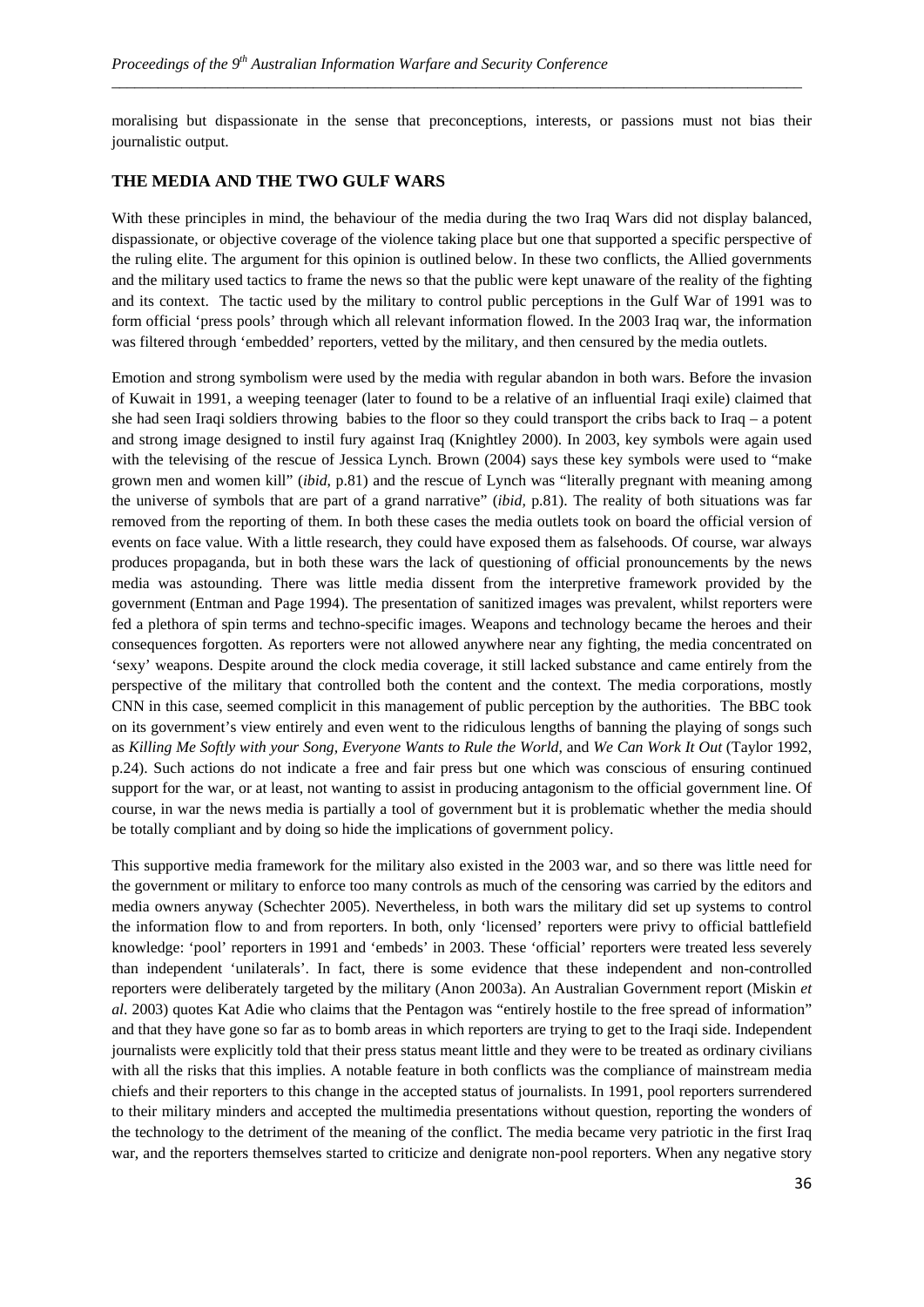was written such as some reports about the bombing of a civilian shelter at Ameriyya, the 'patriotic' reporters gave these 'unilaterals' labels such as "disgraces to their country", "barbarians", "friends of terrorists", "appeasers" and "apologists for a dictator" (MacArthur 1993, p.159). This is hardly the response of a dispassionate press trying to seek out and expose the 'truth'. Such was the competition for 'pool' spots that journalists spent so much time fighting with each other that "they were unable to mount an effective opposition to the system" (Knightley 2000, p.490). For some journalists, the right to the privileges of the pool and its rules had made them forget the reason they were there: to inform the public. The consequence of this was that the public were only fed the information that the military wished to be released.

*\_\_\_\_\_\_\_\_\_\_\_\_\_\_\_\_\_\_\_\_\_\_\_\_\_\_\_\_\_\_\_\_\_\_\_\_\_\_\_\_\_\_\_\_\_\_\_\_\_\_\_\_\_\_\_\_\_\_\_\_\_\_\_\_\_\_\_\_\_\_\_\_\_\_\_\_\_\_\_\_\_\_\_\_\_\_\_\_\_*

In the second Iraq war, the system of embedding reporters produced compliance from the reporters in a different way. Like the first Iraq war, all embedded reporters were selected by the military, and known or potential 'troublemakers' were excluded. However, by embedding the reporters with the troops the reporters became their own censors, even so there was still a vetting process by operational officers. The experience of sleeping, eating, and moving with a group of soldiers naturally bound the reporter to that group. The reporters became a part of the teams they were in. As such, they owed loyalty to those soldiers but, more importantly, saw the world only from their perspective. This was not the only problem with embedding. As the reporters only saw localized firefights at most, their reports could not reflect the 'big picture' needed to understand the context and larger issues of the war. Despite embedding, little footage of the actual fighting was ever presented to the public (Fiedman 2003).

As stated above, there was little difference in the output of different media outlets and their general support of the establishment view during the wars. However, there was an enormous difference in the context in which these two wars were fought. If the first Iraq war was the first television war (Carruthers 2000), the second could be called the first Internet war (Schwartz 2004). Television coverage was ubiquitous but highly controlled in both wars but the Internet was not. Although the Internet was not functionally a player in the 1991 war, it was present in 2003. Email and 'blogging' made their first tentative steps as an alternative source of news: certainly a more direct source of news but just as prone to bias and deception as conventional mechanisms. The second Iraq war saw the phenomenon of a competitive mass broadcaster in *Al Jazeera*. This station gave an Arab perspective to the war and although not widely seen in the West, it was thorn in the side of Western propagandists as it presented a different worldview of the conflict (Al-Arian 2004). Subsequent to the 2003 invasions, Arab based television stations using satellites and the Internet as a vehicle provided another source of information for the conflict in Iraq. The consequence of this is that the messages coming out of Western outlets have been moderated.

Whilst there was significant public opposition to the 1991 war in the US and Europe, the second war had global dissent. For instance, on February  $15<sup>th</sup>$  2003, an estimated 10 million people in 600 cities around the world marched against the impending war in Iraq. For unknown reasons these marches were largely ignored or downplayed by the mainstream media who only made passing reference to them. The obvious mass objections to the coming war made no change to the press coverage; the media was more interested in selling the establishment's message than reporting the news (Mantilla 2003). In fact, the demonstrations made little effect on policy as governments in Australia, the UK, Italy, and Spain carried on regardless – all with the tacit support of an unquestioning mainstream media.

The fact that the 2003 war came after the events of 9/11 also changed the behaviour of the media and its reporters (Anon 2003b). Whilst the reporting in the 1991 war was patriotic (as it is in most wars), the changed context of the post 9/11 war made media outlets and reporters very nervous about writing negative pieces that were in any way anti-government. There was a feeling that any negative commentaries would have been commercial and professional suicide especially in those nations with combat troops in Iraq. This was especially true in the United States. Thus, any dissenting voices tended to be ignored or ridiculed: they were associated with treachery.

# **A COMPLIANT MEDIA**

It is interesting to question why was there so little antagonism between the media and the establishment despite the large amount of dissent amongst the general public. In both wars, the military had kept the information flow controlled and censored. In both wars, little substantive information came out (much as happened with the British press in the Falklands War). However, during the 2003 war the mass media did not seem interested in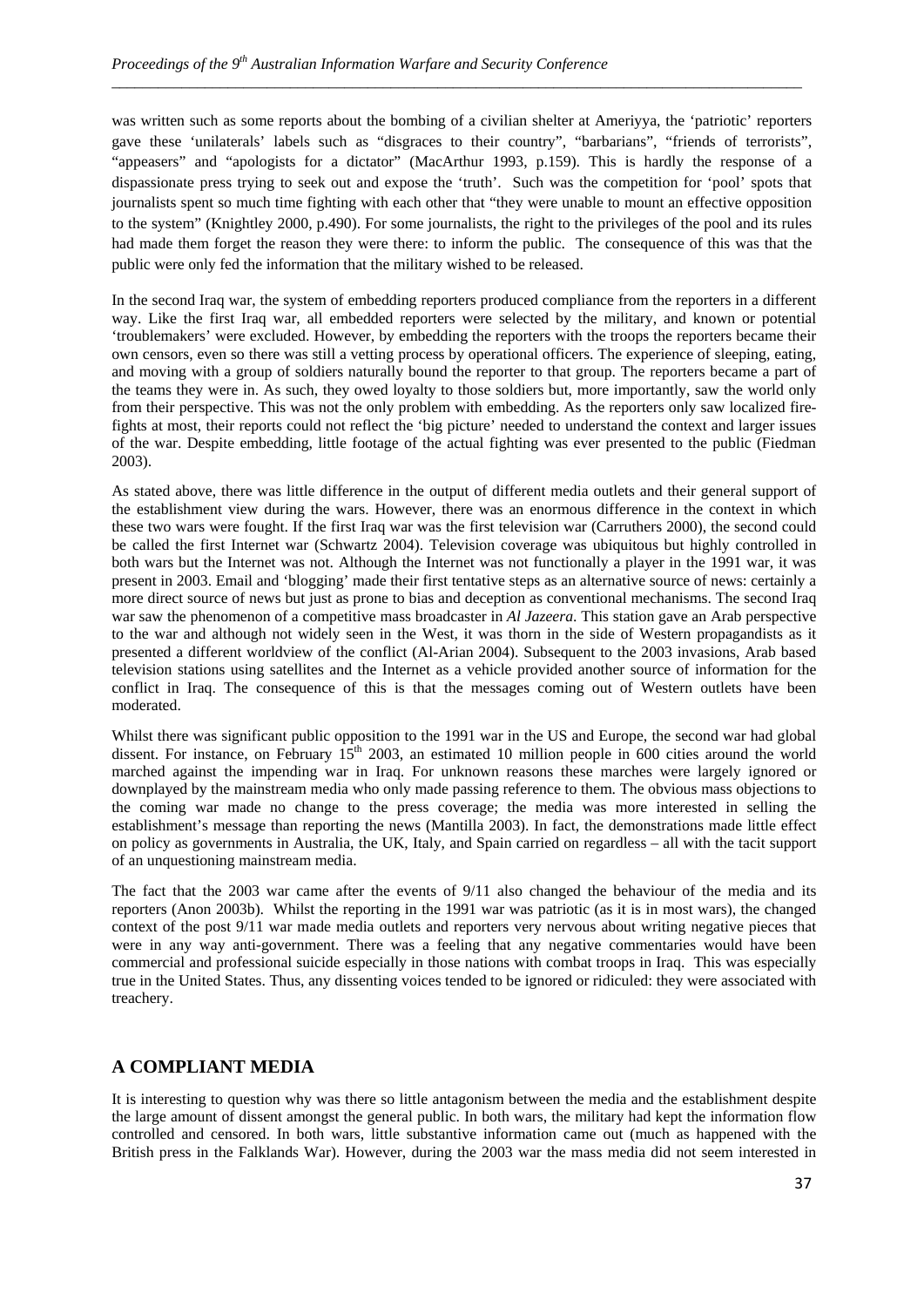news *per se*. It had become a profit and people seeking industry (Adie 2004). In this environment, the entertainment value of the news was all that was desired rather than its accuracy or depth. Mass media sponsors did not want news that disturbed their viewers, and so broadcasters such as Fox International were more than willing to support the 'national cause' and develop news broadcasts that were little more than very professional and entertaining propaganda.

*\_\_\_\_\_\_\_\_\_\_\_\_\_\_\_\_\_\_\_\_\_\_\_\_\_\_\_\_\_\_\_\_\_\_\_\_\_\_\_\_\_\_\_\_\_\_\_\_\_\_\_\_\_\_\_\_\_\_\_\_\_\_\_\_\_\_\_\_\_\_\_\_\_\_\_\_\_\_\_\_\_\_\_\_\_\_\_\_\_*

The idea of embedding was not new but it did come out of the dissatisfaction of the pool system in the first Iraq war. A paper published in the military journal *Parameters* (McLane 2004) evaluates the embedding of reporters and its history. It is quite positive about the experiment and claims that the 'embeds' enriched reporting. Although it does comment that the reporters were compromised by their relationships with the troops, and also that their reports were too narrow. However, it claims that this process demonstrates a trend toward greater media-military cooperation, and that the media will have to have access to future military operations to reach a greater understanding of war operations. However, this is antagonistic to the media's function of dispassionately commenting on military actions.

McLane (ibid) does acknowledge that whilst there is a need to conceal military strength, locations and intent, this might conflict with the journalist's wish to report what is seen and heard. It critiques the press pools of the first Iraq war and says that the restrictions imposed by them were a form of indirect censorship. McLane claims that both the media and military units were pleased with embedding in the 2003 war, although there is some criticism of the 'Stockholm Syndrome'. Whilst McLane felt comfortable with the limitations of embedding such as the narrow frame of reference and subjectivity in reporting, many other commentators felt that embedding was just another way of limiting public access to information. Some lament that despite embedding, no visuals of any substance were shown of the fighting (Fiedman 2003). In other words, embedding did not deliver its stated potential. Even if the reports had been accurate, they only showed small slices of censored reality. Feldman comments that "it may have provided the Pentagon with exactly what it wanted" (ibid, p.29). An Australian Government report (Miskin et al. 2003) published before the 2003 war flagged that the likelihood of camaraderie between the journalists and the troops would likely corrupt the reports sent back. Thus, embedding was a combination of sensible precautions in a theatre of war, and an effective means of censorship by making the journalist totally dependant on the military. From the military worldview, embedding was a success; the loser was in depth and accurate reporting.

Lack of access to the battle fields in any meaningful way and the aggressive stance taken with 'unilaterals', and foreign stations such as *Al Jazeera*, stunted the quality of reporting of these conflicts. In an age of instantaneous electronic communications, this was a phenomenal achievement accomplished by strict censorship and a proestablishment, perception management campaign run by the mainstream, Western mass media. In cooperation with the military, it succeeded in keeping the public ignorant of the real situation.

In all this, the media were either willing conspirators or negligently compliant. In an effort to curry favour with the ruling elites (of which the media owners were part), the press and television coverage was designed to influence rather than inform. This worked very well from the government and military perspective but was detrimental to impartial journalism. News had become entertainment and the media corporations had become compliant pawns of government. The extreme xenophobic nature of some of Fox Television's reporting did not lead to rational information being imparted to the public (Greenwald 2004). Whilst 'militainment' had developed in the 1991 war, it was developed into a fine art by 2003. The excesses of Fox News were not just the narrow censorship and jingoism of 1991 but a new form of propaganda that merged computer graphics and entertainment; reality and fiction were merged into one. The news had primarily become 'infotainment' where the information was short and stimulating but lacking in context and depth. Programmes were predominantly presented in 'episodic' rather than 'thematic' form (Inyengar and Simon 1994). It is a strange fact that a research project found that the more television coverage Americans watched, the more misperceptions they had about the real situation (Kull et al. 2003). Thus, the control function of the Fourth Estate seems to have been subverted to the detriment of public understanding. It had ceased to stimulate debate and had become a watchdog without a bark.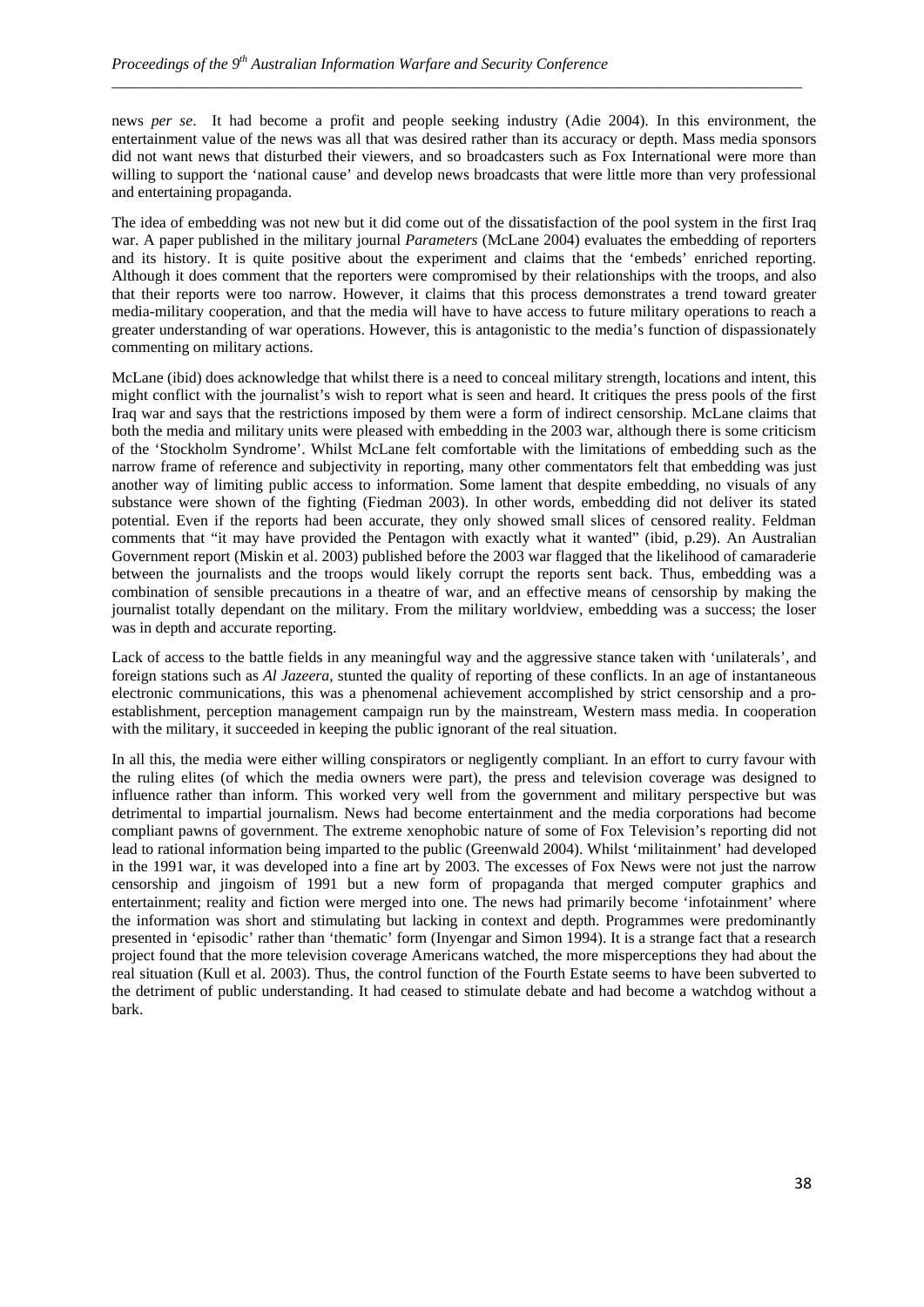## **CONCLUSION**

The media had an enormous impact on the public interpretation of events in the two wars discussed. Their behaviour surfaced many issues such as the conflict between the political needs of the leaders and operational security of the military, and the need for an informed public. At a lower level was the practice of the media to censor items not because of security issues but to protect the public's sensibilities. So for instance, the beheading of a hostage by terrorists would be stopped just before any offensive material would be shown. Smith (2007) argues that this can be done to maintain our illusions rather than our sensibilities. He quotes Martin Bell as maintaining that the television coverage of the war in Bosnia was "as close to reality as a Hollywood action movie." (*ibid*, p.2). Anderson (1993) argues that often much of this sensitive material should be shown despite the consequences and that the press should not censor itself. This is very relevant in the discussion of the coverage of the two Iraq wars which were sanitized and combat represented in glowing terms. Smith (2007) notes that in modern war, the reality is not like a movie and that on the battlefield the mortally wounded do not keep still. It is a mute point that it could be considered unethical not to present the cruel actuality of the situation to the public.

*\_\_\_\_\_\_\_\_\_\_\_\_\_\_\_\_\_\_\_\_\_\_\_\_\_\_\_\_\_\_\_\_\_\_\_\_\_\_\_\_\_\_\_\_\_\_\_\_\_\_\_\_\_\_\_\_\_\_\_\_\_\_\_\_\_\_\_\_\_\_\_\_\_\_\_\_\_\_\_\_\_\_\_\_\_\_\_\_\_*

Perhaps the most fundamental danger to the ethical coverage of state violence is the progressive use by governments of influence campaigns prevalent in both these wars. The strategy of denial (the blocking of information to withhold the truth) and deception (an attempt to make someone believe something is not true) is becoming a favoured practice by governments (Godson and Wirtz 2002). These practices have developed in sophistication, and need equally clever journalists and media owners to counter them. In the two wars discussed, denial was almost complete in 1991 and so was deception in 2003 (with the complicity of media owners). The ethical responsibilities of the media were shunned and evaded in both wars.

# **REFERENCES**

- Adie, K. (2004) Press Club*,* Australian Broadcasting Corporation, 55 mins, 13.00hr, 22 December 2004, television.
- Al-Arian, L. (2004) 'Media coverage of the war in Iraq', *The Washington Post Report on Middle East Affairs*, **23** (6,): 86-87.
- Anderson, T. (1993) Terrorism and censorship: the media in chains, *Journal of International Affairs*, **47** (1): 128-136.
- Anonymous (2003a) Gloating and biased journalism, *Quadrant*, May, 2003, pp. 2 4.
- Anonymous (2003b) The view from inside the military, *Nieman Reports*, Summer 2003, pp: 88-89.
- Bell, M. (1998) The truth is our currency, *The Harvard International Journal of Press/Politics,* **3** (1): 102-109.
- Brown, C.W. (2004) Where's Jessica? Myth, nation, and the war in America's heartland, *Social Analysis*, **48** (1): 81-85.
- Carruthers, S.L. (2000) *The media at war*, Houndsville: MacMillan Press Ltd,.
- Chomsky, N. (1994) Manufacturing consent Chapter 9 the war for men's minds, DVD, Zeitgeist Video, 167 minutes.
- Entman, R.M. and Page, B.I (1994) The news before the storm in: W. L. Bennett and D. l. Paletz, eds: *Taken by storm – the media, public opinion, and U.S. foreign policy in the Gulf War*, Chicago,: University of Chicago Press, , Ch 4, pp. 82 – 101.
- Fiedman, P. (2003) TV: A missed opportunity, *Columbia Journalism Review*, **42** (1): 29-31.
- Gotz, R, and Wirtz, J.J. (2002) Strategic denial and deception, in: R. Gotz, and J.J Wirtz, *Strategic denial and deception*, New Brunswick, Transaction Publishers, , Ch 1, pp.1-14.